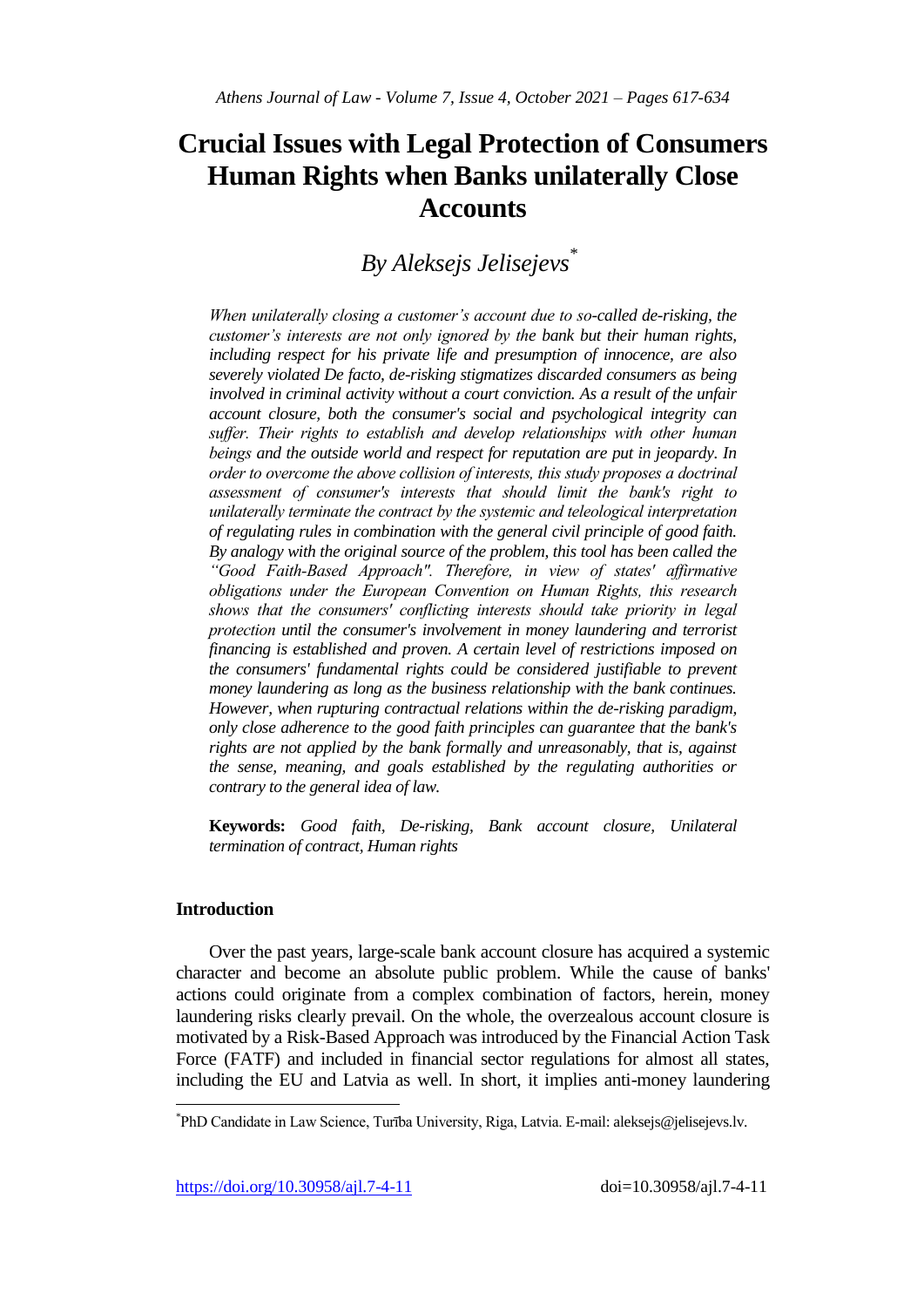(AML) measures and combating the terrorism financing (CTF) risks to ensure the mitigation of these risks.

At the same time, unfortunately, this approach most often leads to so-called "de-risking," defined as an action taken by a payment service provider to avoid risk or, in practice, as the action is taken without assessing considering alternative avenues to mitigate this risk. Simply put, it means that banks are closing accounts at any hint of risk instead of trying to minimise this risk.

From the viewpoint of legal regulations, in this case, we are talking about the unilateral termination of the payment account contract by the bank against the will of the payment service user. And, of course, legal rules allow banks, like any other private business, to choose their customers<sup>1</sup>.

This problem is recognised at various levels. For example, the Australian professor of law Louis de Koker, who specialises in these matters, notes that "derisking is a situation when the bank may reduce risk by closing accounts while actually increasing the risks for society"<sup>2</sup>. Adam Szubin from US Treasury formulated that "de-risking is problematic. Financial institutions terminate relationships without careful examination of the risks. They do not use available tools to manage them"<sup>3</sup> . Latvian politicians and statesmen recognise this issue as well. Mārtiņš Kazāks, the president of Bank of Latvia, has admitted that in many cases Latvian banks are choosing not to manage risk but to avoid it<sup>4</sup>. Prime Minister Krišjānis Kariņš notes - the Latvian financial sector should start to focus more on risk management than to avoid any risk<sup>5</sup>. At last, the FATF has concluded that "Derisking should never be an excuse for a bank to avoid implementing a risk-based approach, in line with the FATF standards"<sup>6</sup>.

As we can see, most of this discussion is political, financial and commercial. But few stakeholders have analysed the legal side of this question. In general, the "thought leadership" monopoly on this legal issue has been established by the banks, who were convinced that they are free to act as they wish. On the other hand, the doctrine on this matter is silent, and the universal case-law has not been formed yet. That is why it is critical to attempt to establish a scientific method to protect the rights of payment service consumers when banks unilaterally terminate account relationships.

Although the EU authorities have attempted to protect consumers' interests from arbitrary actions of banks, including a directive to guarantee of access to payment services via accounts with basic features, the human rights of the consumer, who has been rejected by the bank, remain deadlocked in the formal application of the legal norms that allow the banks to terminate their contractual relationships with a customer as long as they simply give proper notice. In order to overcome the above collision, I am proposing a doctrinal approach according to which the bank's right to withdraw from the contract unilaterally should be limited

1

<sup>&</sup>lt;sup>1</sup>See, for example, the two UK cases of Dahabshiil Transfer Services Ltd v Barclays Bank Plc and Harada Ltd and another v Barclays Bank Plc.

<sup>&</sup>lt;sup>2</sup>De Koker, Sindh & Capal (2017) at 119.

 $3$ Adam Szubin (2016).

 $4$ Kazāks (2020).

 ${}^5$ Kariņš (2020).

<sup>6</sup> FATF (2014).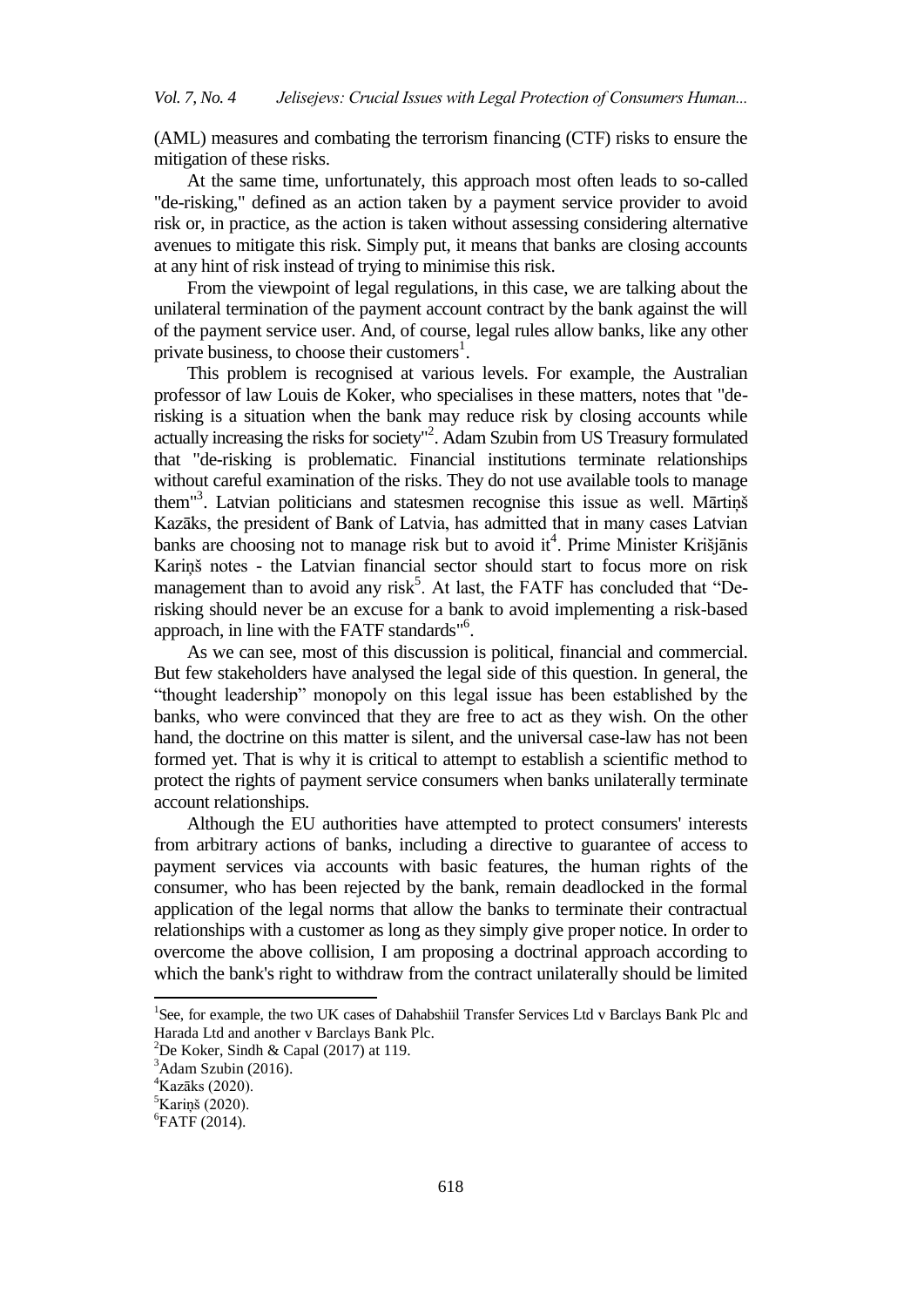by the systemic and teleological interpretation of regulating rules in combination with the general civil principle of good faith which, by analogy with the original source of the problem, is called "Good Faith-Based Approach"<sup>7</sup>.

Under the general principle of good faith, everyone should exercise his subjective rights considering the reasonable interests of others. In my previous research, I have tried to frame general measures of my Good Faith-Based Approach for these issues as follows: 1) respect for freedom of contract and valid reasons for intervention in private autonomy; 2) an assessment of the interests of both the bank and the consumer to measure whose interests have priority and should be protected in this situation according to the purpose of the law and the circumstances of the particular case; 3) objective incompatibility of results of applying a specific legal norm or transaction with the sense, meaning, and goals of regulating the relevant legal relationship or the general idea of law, including from the viewpoint of justice and public interests; 4) the bank using its subjective rights in a form formally consistent with the letter of law or the text of legal transaction but contradicting their true goals and meaning, as well as does not take into account the interests of the consumer.

Within the framework of several subsequent works, I intend to analyse in detail each of these aspects, but the subject of this paper is a doctrinal assessment of consumer's interests as a part of my research. On the whole, this analysis is inherently applicable to any national legal system transposing EU rules with respect to this matter, but its ground refers to the legislation, legal doctrine, and case law of Latvia.

My research is based on qualitative methods of scientific analysis, within the framework of which my original working hypothesis had served as the foundation for data acquisition. The data then was described, characterised and attributed to what, in turn, became a cause for correction and refinement of this hypothesis in order to build and express a scientific theory, based on which the comprehensive research document has been created. Consequently, a hypothetico-deductive model was employed as a principal toolkit to elaborate the doctrine. At the same time, I believe that comparative legal and system structure analysis methods assisted my argument in favor of this approach, within which the doctrinal interpretation and construction have been made to broaden the scope of the general good faith principle to this issue.

# **Interest Assessment within Good Faith**

According to Latvian legal doctrine<sup>8</sup> and its case-law<sup>9</sup>, the main purpose of the good faith principle is to preclude the person from exercising the subjective right which formally resides with him if the conflicting interests of the opposing

 $7$ Jelisejevs (2021).

 ${}^{8}$ Krons (1937) at 141.

<sup>&</sup>lt;sup>9</sup>Latvian Supreme Court's judgments: in case No.SKC–540 at p.5; in case No. SKC-75  $\S$  13(6); in case No. SKC-259/2019 § 7.1 (2); in case No. SKC-1782/2018 § 6.5 (2) and in case No. SKC-231/ 2020 § 6.2 (7).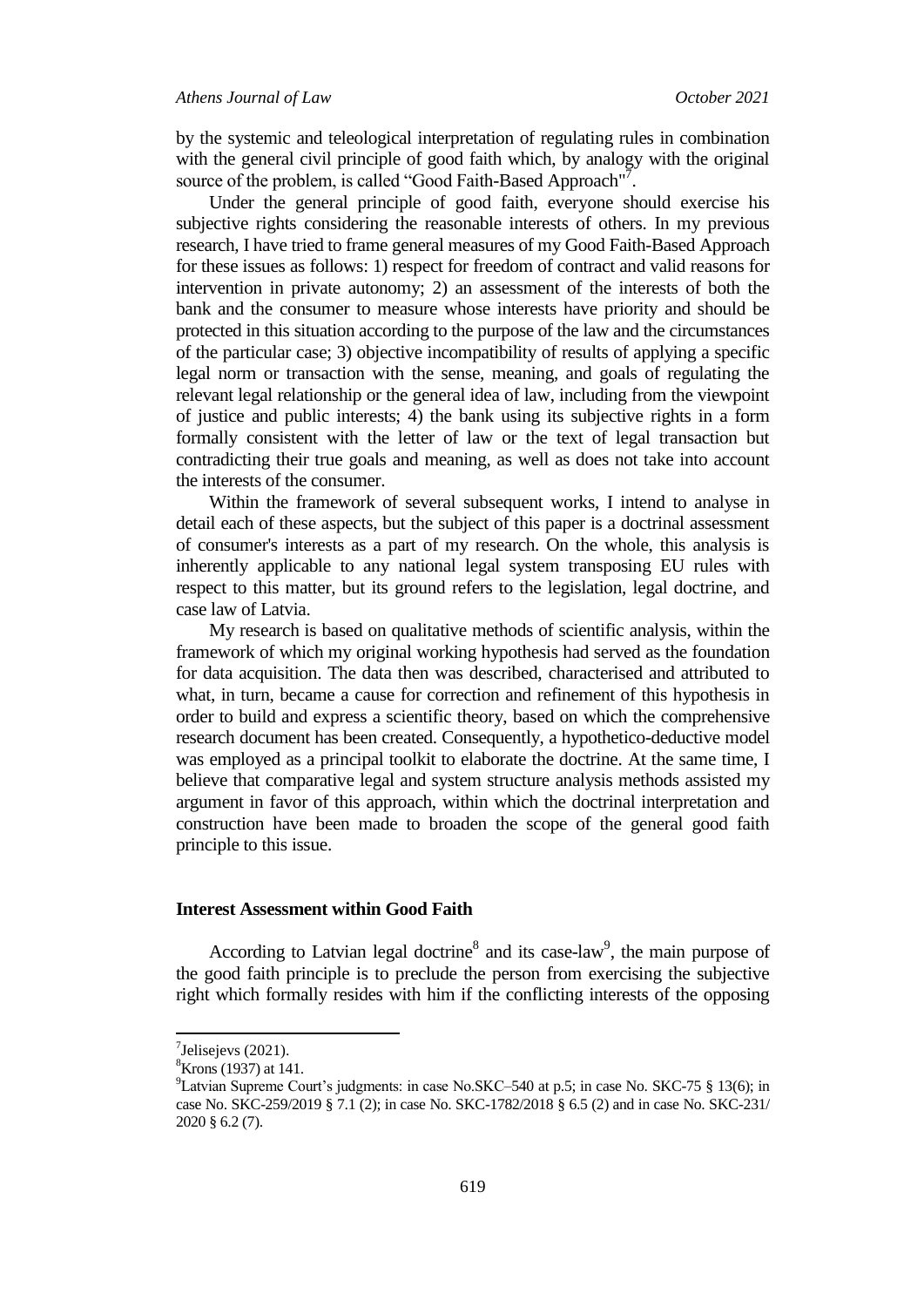party to the legal relationship take priority under the legislative goal and circumstances of the particular case. Therefore, in each specific case, based on an objective assessment of the parties' interests, the court should determine whose interests are to be protected<sup>10</sup>. This becomes clear as a result of the correlation of specific legal norms regulating the interests of each party with the good faith rule (e.g., Art. 1 of the Latvian Civil Law), that is, through their systemic interpretation, which, in turn, is allowed only in those exceptional occurrences when the result of the application of these legal norms will be utterly unfair for one of the parties<sup>11</sup>. In such circumstances, an abstract solution for the conflict of interest formulated in the legal norms is fundamentally different from the actual features of the variance of parties' interests in the particular legal relationships in real life<sup>12</sup>. At the same time, the task of good faith is by no means considered to protect the socially weak side of the transaction *per se*<sup> $13$ </sup>. However, the Good Faith-Based Approach can become the foundation to restore the interests of the transaction party, which is objectively in a weaker position in the view of legal regulation.

According to the approach adopted by the Court of Justice of the European Union<sup>14</sup> confirmed by the case-law of Latvia<sup>15</sup>, the consumer is a priori recognised as the less protected side of the contractual relationships vis-à-vis the supplier because he is forced to agree to transaction terms drawn up in advance by the supplier without being able to influence the content of these terms. That is why the good faith principle requires any supplier not to use the consumer's lack of experience as well as his weaker position regarding both his bargaining power and his level of knowledge<sup>16</sup>.

Thus, in civil circulation, the unequal position of the consumer and the service provider has an objective character and is not associated with the subjective characteristics of the parties in particular legal relationships<sup>17</sup>. The weaker position of the consumer in contractual relations demands replacing the formal balance which has been established between the rights and obligations of the parties with an effective balance that re-establishes equality between them<sup>18</sup>. Consequently, when regulating any legal relationship with a consumer's participation, the purpose of the law is to effectively restore the real equality of the parties through the priority protection of the consumer's interests with a more critical attitude towards the exercise of the service provider's rights. There is no doubt that the same

 $^{10}$ Balodis (2002) as well as Latvian Supreme Court's judgments: in case No. SKC-259/2019 § 7.4 (5) and in case No. SKC-363/2017 § 11 (2).

<sup>&</sup>lt;sup>11</sup>Latvian Supreme Court's judgment in case No. SKC-231/2020  $\S$  6.1 (4 and 4) as well as Krons (1937) at 300.

<sup>12</sup>Krons (1937) at 293; Balodis (2002) at 282.

 $13B$ alodis (2007) at 148.

<sup>&</sup>lt;sup>14</sup> See, e.g., Judgments of the Court of Justice of the European Union: in cases No. C-240/98 - C-244/98 § 25; in case No. C-168/05 § 25; in case No. C‑243/08 § 22.

<sup>&</sup>lt;sup>15</sup>Latvian Supreme Court's judgments in case No. SKA-59 § 12 (2) and in case No. SKC-154/2017  $§ 7(2).$ 

 $16V$ ītoliņa (2015) at 98.

 $17$ Latvian Supreme Court's judgment in case No. SKA-59 § 12 (3).

<sup>&</sup>lt;sup>18</sup>Judgments of the Court of Justice of the European Union in No. C-168/05 § 36 and in No. C-243/ 08 § 25.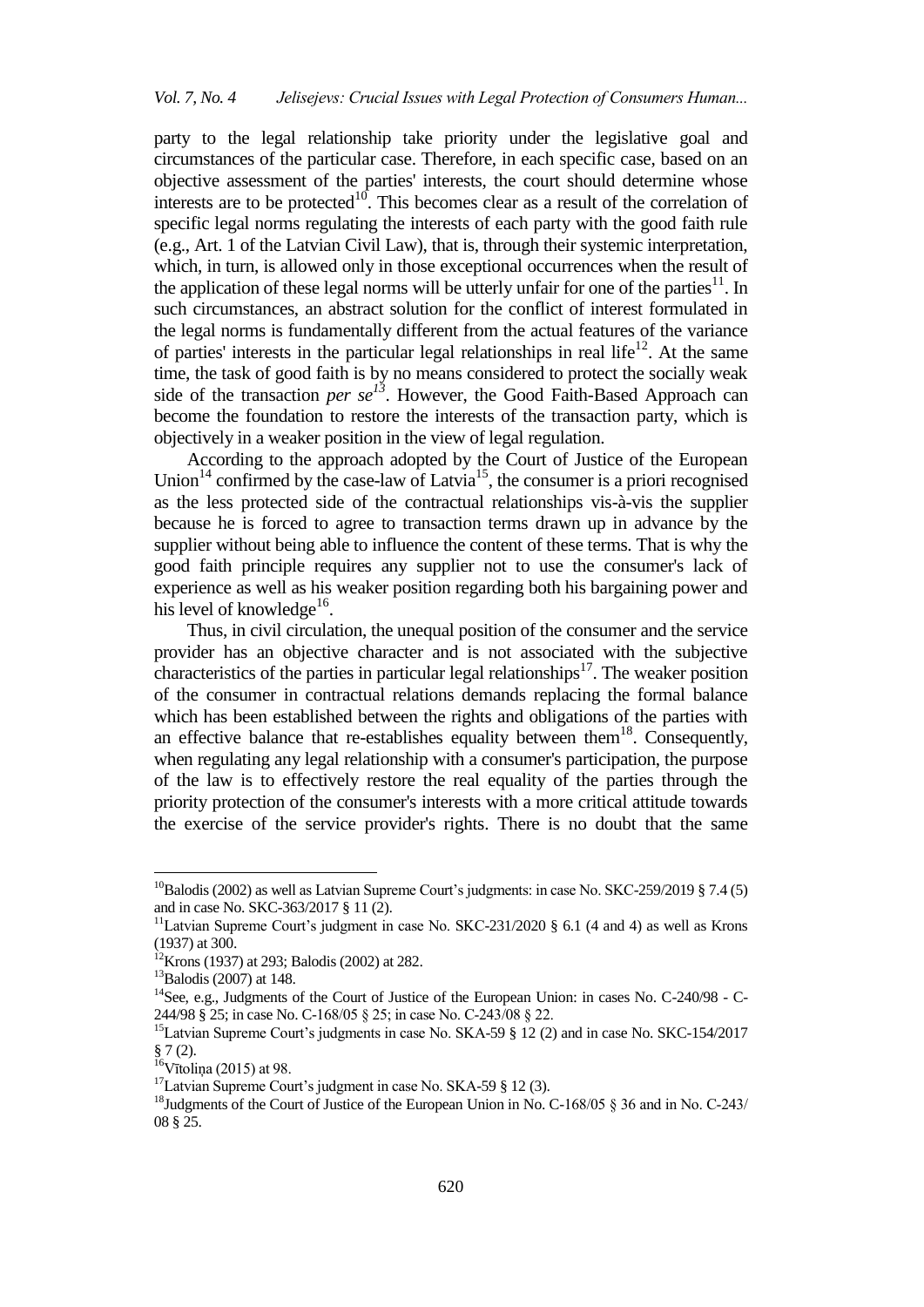# *Athens Journal of Law October 2021*

approach should be presumed in the contractual relationship between the bank and the client with a consumer status.

Moreover, if a payment service provider uses its subjective rights to unilaterally close payment accounts within the framework of the de-risking policy, that is, in order to refuse any risks connecting with services for some consumer, the protection of the consumer's interests from unfair behavior of the provider has an even higher priority. This assertion follows from the fact that the objective weakness and actual inequality of a bona fide consumer in such legal relations are even more evident. Analysing the bank activity in the scope of combating money laundering and terrorism financing, the Latvian Constitutional Court stated that "if a person is not engaged in terrorism financing or money laundering, then he is not able to foresee at all what exactly could be doubts and, at the same time, cannot predict what documents and information he would have to submit in order to prevent these doubts<sup>"19</sup>. As a consequence, in the case when to avoid the risk of terrorist financing and money laundering, a bank unilaterally withdraws from an agreement with a client who, as a matter of fact, is not engaged in the financing of terrorism and money laundering the priority protection should be provided to the interests of this client who has no natural ability to predict the exact nature of situations the bank could consider risky in order to avoid them $^{20}$ .

# **De-risking v. Human Rights**

Analysing the balance between conflicting interests of customers and banks relating to unilateral closure of accounts under the de-risking policy, we certainly need to stress that the consumers' access to payment services within the EU internal market is being recognised by European institutions as a tremendously important issue in respect of their legal protection and several special EU regulatory enactments<sup>21</sup> were aimed at harmonizing the national law of its members, taking into account some general principles. As a part of this legal regulation, we can note the exclusion of any discrimination against consumers legally residing in the EU because of their nationality or place of residence or any other grounds referred to in Article 21 of the Charter of Fundamental Rights of the European Union<sup>22</sup>. At the same time, there is the postulation of uneven positions of consumers and undertakings with their unalike needs for the protection level and specific guarantees for consumer rights<sup>23</sup>, including access to payment accounts with basic  $\text{features}^{24}$ .

 $\overline{a}$  $19$ Latvian Constitutional Court's judgment in case No. 2008-47-01 § 14.2.  $20$ Ibid.

<sup>&</sup>lt;sup>21</sup>Directive 2014/92/EU and Directive (EU) 2015/2366.

 $22$ Art. 15 of Directive 2014/92/EU.

<sup>23</sup>Preambular paragraph 53 of Directive (EU) 2015/2366.

<sup>&</sup>lt;sup>24</sup>One of the elements of safeguarding the rights of payment service users became the introduction into civil intercourse of a payment account with basic features, access to which should be ensured irrespective of the consumers" financial circumstances, such as their employment status, level of income, credit history or personal bankruptcy (see Preambular paragraph 35 of the Directive 2014/ 92/EU, which was transposed into Latvian Law on Payment Services and Electronic Money via the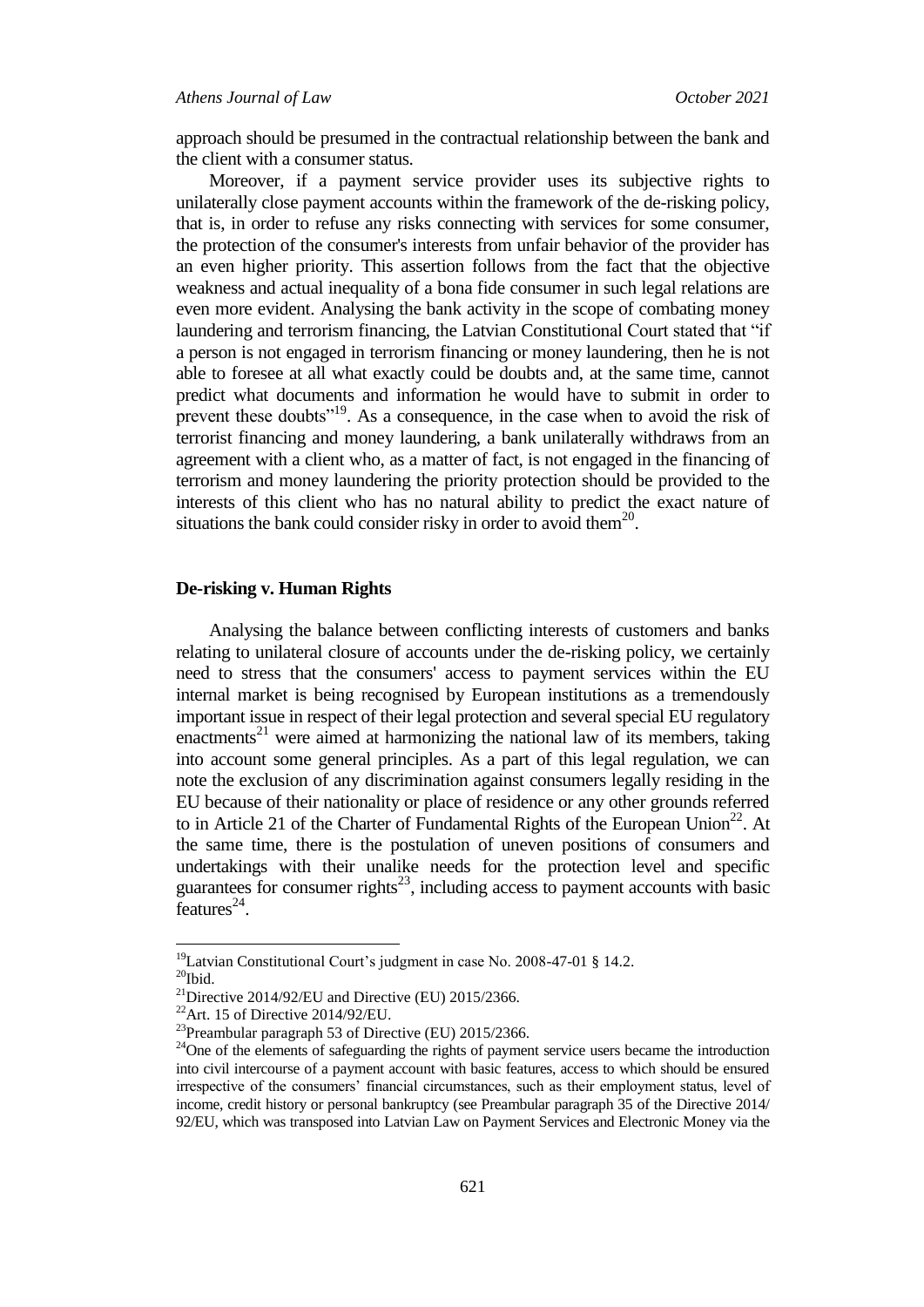Moreover, the universal requirement of the pan-European legal regulation for payment services is the unconditional primacy of the fundamental rights and principles recognised by the Charter of Fundamental Rights of the European Union<sup>25</sup> that is mandatory for the domain of combating money laundering<sup>26</sup> as well. It means that transposed into national legislation (including payment service $^{27}$ and anti-money laundering<sup>28</sup> laws), these directive rules, *inter alia*, prescribe the necessity to respect private and family life<sup>29</sup>, protect personal data<sup>30</sup>, and honor the presumption of innocence<sup>31</sup>. They also require respecting the freedom to conduct business<sup>32</sup>.

Beyond doubt, all these safeguards relate, first of all, to ensuring the interests of payment service consumers. Still, only the postulate of the freedom to conduct business can apply to the interests of credit institutions as well. At the same time, the European legislator has clearly defined that the legal provisions against utilisation of the financial system for illegal purposes such as fraud, money laundering, or terrorism financing must not be used as a pretext for rejecting commercially less attractive consumers<sup>33</sup>. Consequently, it is in matters of termination of contractual relations with an invocation to the money laundering risks that payment providers' interest in the free conduct of business is normatively limited.

# **Presumption of Innocence**

At that, the bank's refusal to do business with its client due to the increased risk of money laundering and terrorist financing can reasonably be regarded as stigmatizing the customer as being involved in criminal activity. Indeed, money laundering and terrorism financing (as they have been defined, for example, by Article 5 of the Latvian AML Law) are undoubtedly criminal offenses. It follows

-

Law of 2 March 2017). Nevertheless, this legal tool cannot be considered exhaustive. It should not exclude other legal protection against unfair actions of payment service providers, if only because most of the provisions of the EU directives relating to this regulation subject matter are universal and apply to all types of payment services. In particular, according to preambular paragraph 53 of Directive (ES) 2015/2366, its core provisions should always apply, irrespective of the user's status. In turn, Article 15 of Directive 2014/92/EU prohibits discrimination against consumers when gaining access to any payment account within the European Union. Thus, by implementing the payment account with basic features, the legislator, per contra, emphasized the priority for protecting the interests of each consumer of any payment services over their suppliers.

<sup>&</sup>lt;sup>25</sup>See, for example, preambular paragraph 90 of the Directive (EU)  $2015/2366$ ; preambular paragraphs  $35, 55$  and Article 15 of the Directive 2014/92/EU.

<sup>&</sup>lt;sup>26</sup>Preambular paragraph 65 of Directive (EU) 2015/849.

<sup>&</sup>lt;sup>27</sup>In Latvia it is the Law on Payment Services and Electronic Money (see Informative Reference to European Union Directives, §§ 3 and 4)

<sup>&</sup>lt;sup>28</sup>In Latvia it is the Law on the Prevention of Money Laundering and Terrorism and Proliferation Financing (see Informative Reference to European Union Directives, §§ 1 and 5).

<sup>&</sup>lt;sup>29</sup>Art. 7 of the Charter.

 $30$ Art. 8 (1) of the Charter.

 $31$ Art. 48 (1) of the Charter.

 $32$ Art. 16 of the Charter.

<sup>33</sup>Preambular paragraph 34 of Directive 2014/92/EU.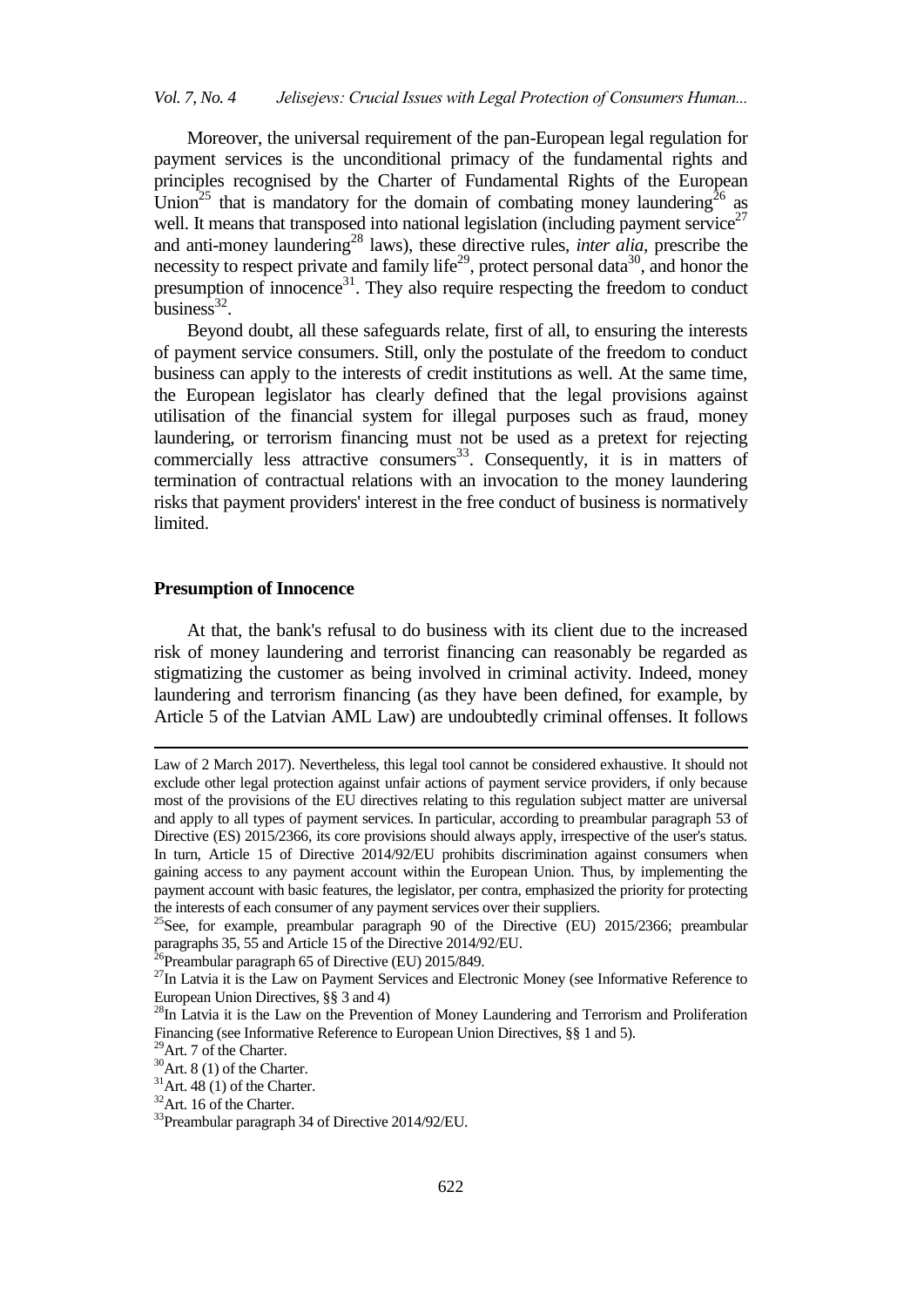$\overline{a}$ 

that the bank's departure from the business relationship with the client because of money laundering and terrorist financing risks in itself means that the bank suspects this client of possible involvement in these offenses or, at least, admits such a possibility.

At any rate, all of the above implies that the bank treats such a client as a person committing or preparing to commit a crime. However, the general tenet runs that until a person's guilt in committing a crime is recognised under the law, treating this person as if it is proved that he has committed this criminal act is contrary to the presumption of his innocence<sup>34</sup>. Of course, the presumption of innocence, being a fundamental human right, manifests itself primarily in criminal proceedings<sup>35</sup>. Nevertheless, according to the conclusions of the European Court of Human Rights (hereinafter abbreviated as ECHR) supported by the Constitutional Court of Latvia, in general, this presumption forms the content of the right to a fair trial in the broadest sense, including also in determining the civil rights and obligations of the concerned person<sup>36</sup>.

It is also evident that the presumption of innocence is not absolute and *per se* does not prohibit establishing restrictions to a person if such is necessary for reaching a respective legitimate  $\dim^{37}$ . Such restriction could be justified only with proportionality with the aim to be reached, that is assessed by 1) appropriateness (whether it is possible to reach the legitimate aim by means of the measure selected); 2) necessity (whether the legitimate aim could be reached by other measures that would restrict the rights of a person at a lesser extent), and 3) compliance (whether the benefit gained by the society is greater than the detriment done to the rights of a person) $^{38}$ .

In another part of my research, which concerns analysing the banks' interests under the Good Faith-Based Approach, I have thoroughly analysed the proportionality issues in the course of a bank's unilateral closure of consumer's payment account. I will herein only point out that banks' withdrawal from contractual relationships with consumers due to de-risking is in itself unsuitable for achieving legitimate goals concerning anti-money laundering and terrorist financing. In fact, such actions on the part of financial institutions can indirectly contribute to the commission of such crimes<sup>39</sup>. On the other hand, the stated aims of combating money laundering and terrorist financing can definitely be achieved by other legal instruments that are less destructive for the consumer's rights, including updating information regarding him and overseeing his activities to ensure that his transactions are not considered suspicious.

But for all that, there can be no doubt with respect to compliance with the public interests when deviating from the absolute presumption of the innocence of the payment service consumers within the risk-based approach since this deviation has a legitimate aim to counteract serious crimes. Nevertheless, relevant state

 $34$ See, e.g., Latvian Constitutional Court's judgment in case No. 2005-22-01 § 5.1.

<sup>&</sup>lt;sup>35</sup>See, e.g., Latvian Constitutional Court's judgment in case No. 2012-15-01 § 15.1.

<sup>&</sup>lt;sup>36</sup>See, e.g., Latvian Constitutional Court's judgment in case No. 2015-25-01 § 13 (5).

 $37$ See, e.g., Latvian Constitutional Court's judgment in case No. 2005-22-01 § 5.1.

<sup>&</sup>lt;sup>38</sup>See, e.g., Latvian Constitutional Court's judgment in case No. 2010-38-01 § 11.

<sup>39</sup>See, e.g., FATF (2014); de Koker (2011) at 361 and 368; McKendry (2014); Durner & Shetret (2015) at 19.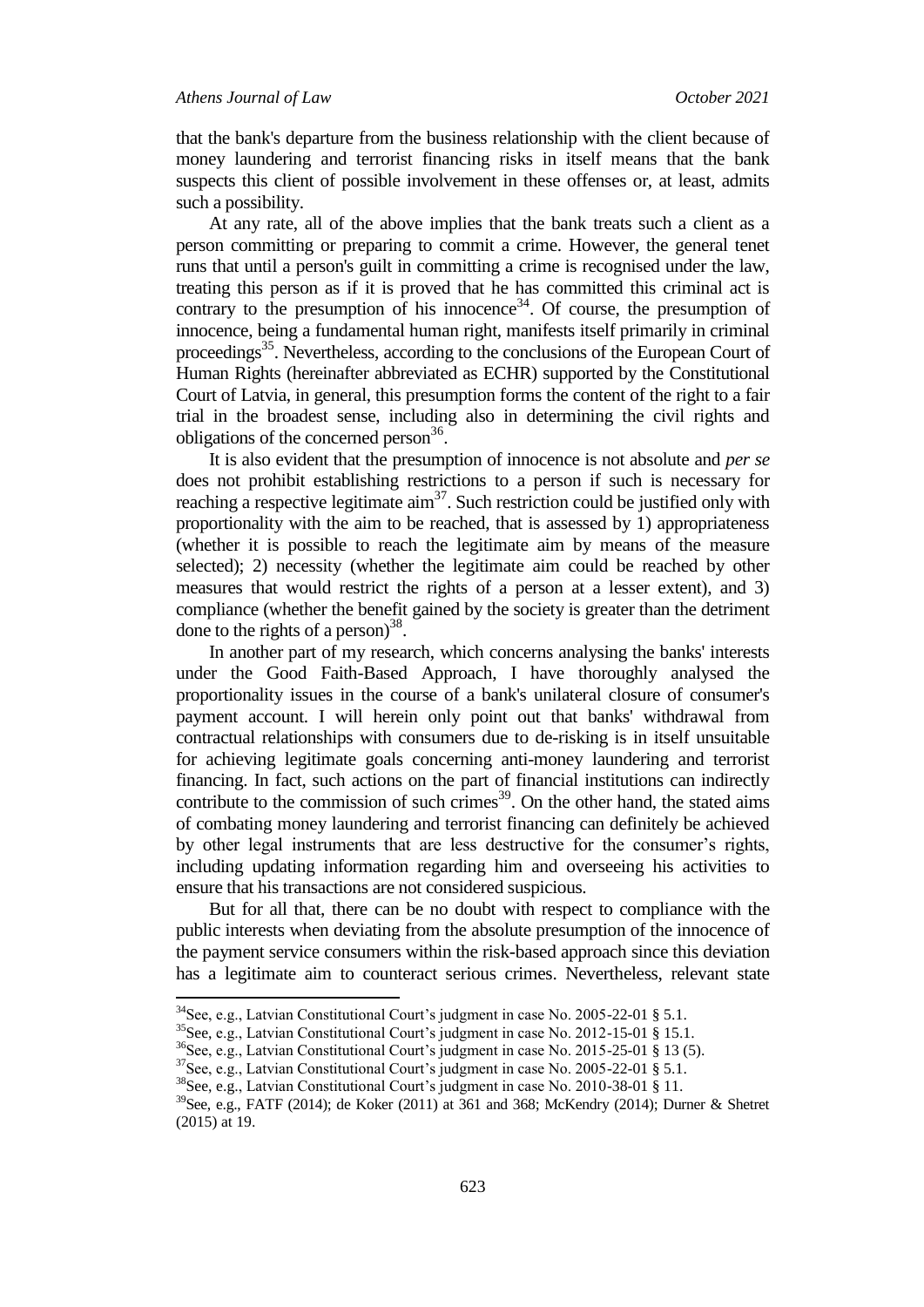authorities are to ensure that risk assessment in the context of customer due diligence is carried out by the payment service providers without discrimination based on any ground<sup>40</sup>. Hence, by analogy (*extra legem*) with EU legal regulation of politically exposed person issues the risk-based approach regarding high-risk consumers should be of a preventive and not criminal nature. That is why there are quite justified reasons to limit the high-risk consumers' presumption of innocence in the due diligence process against them while their business relationship with payment service providers remains active. But if the provider terminates contractual relations with any such consumer based on this risk, then it is directly contrary to the letter and spirit of anti-money laundering regulation.

Furthermore, within the framework of civil relations, when fundamental human rights are being restricted based on the decision of a private person, for instance, a credit institution, rather than that of a public authority, then the consequences caused by its mistaken decision affect an individual more gravely than if the decision on this issue was made by public authorities<sup>41</sup>. When unilaterally closing a payment account due to money laundering and terrorist financing risk, that is, *de facto* presuming the client's possible culpability in these criminal offenses, a bank *a priori* has access to less information than state institutions. At the same time, the bank never seeks to assess whether the benefit gained by society if its suspicions turn out to be grounded in reality in proportion with the inflicted on a consumer's interests if the bank's suspicions prove to be incorrect. Besides, in order to avoid responsibility for its treatment of clients in such a way as if it has already been proven that the clients have committed or plans to commit these crimes, the payment service providers, as a rule, mask their true intentions behind an abstract right to terminate business relationships without providing reasons.

Therefore, we need to stress that under the good faith requirement, if some payment service provider withdraws from contractual relations with a consumer by direct or indirect reason of de-risking, the consumer's interests should be without fail analysed from the standpoint of compliance with his presumption of innocence. In other words, when assessing the legality of the payment account closure, the court must ensure that the application of this subjective right by the bank does not violate the relevant constitutional guarantees of the consumer's presumption of innocence (e.g., Article 92 of the Latvian Constitution), taking into  $\alpha$  account their interpretation following international human rights obligations<sup>42</sup>, including Article 48 (1) of the Charter and Article 6 (2) of the European Convention for the Protection of Human Rights (hereinafter referred to as Convention). In particular, the court has to check whether, by unilateral termination of business relations, the bank has not de facto stigmatised the consumer as a person suspected of involvement in criminal activities by unilateral termination of business relations.

 $\ddot{\phantom{a}}$ 

 $^{40}$ Preambular paragraph 66 of Directive (EU) 2015/849.

<sup>&</sup>lt;sup>41</sup>See, e.g, Latvian Constitutional Court's judgment in case No. 2008-47-01 § 15.9.

<sup>&</sup>lt;sup>42</sup>See, e.g., Latvian Constitutional Court's judgment in case No. 2008-09-0106 § 4.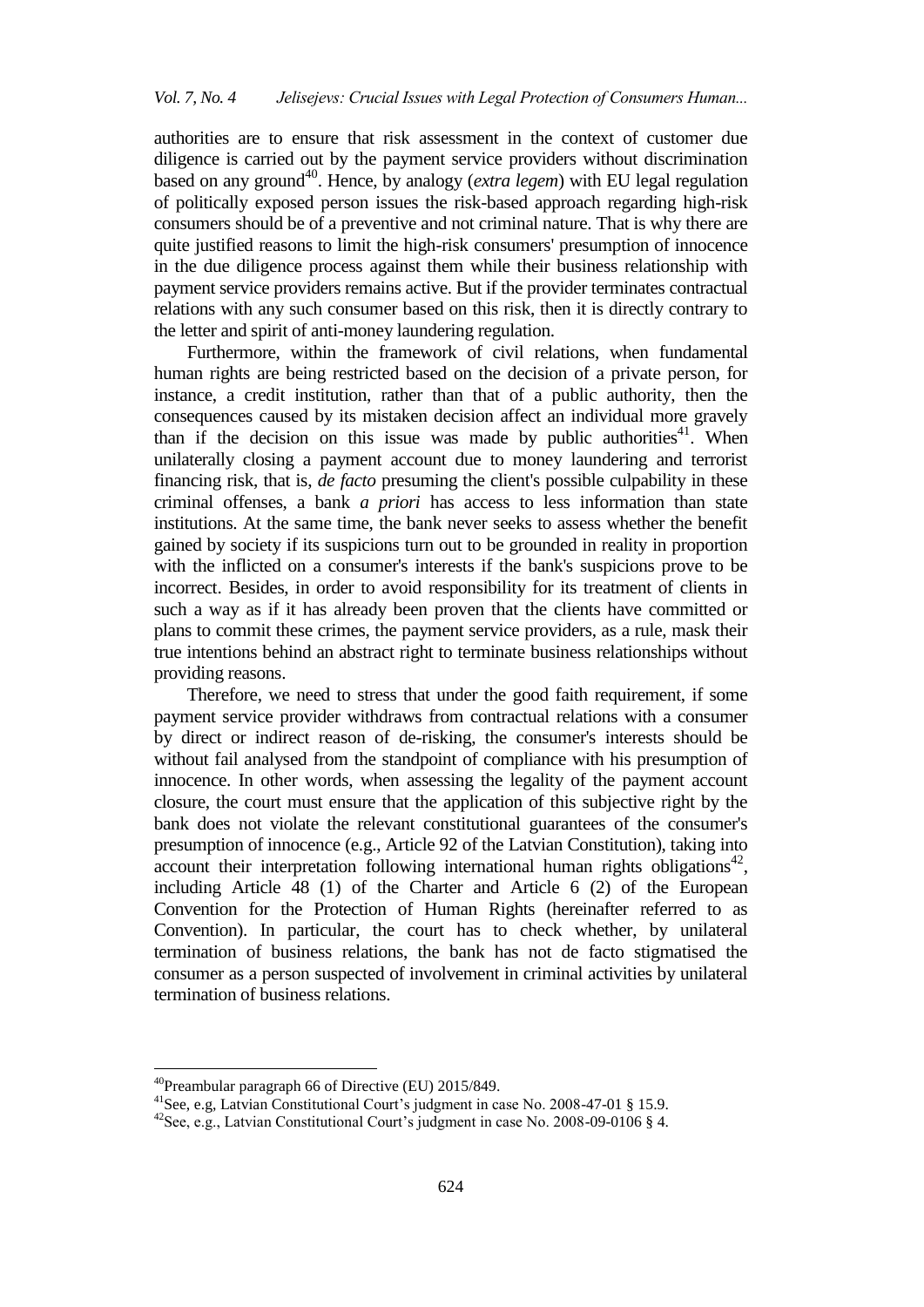#### **Private Life**

Similarly, if within de-risking the bank unilaterally terminates a legal relationship, the consumer's interests are subject to analysis from the perspective of respect for his right to private life, within the meaning that has been assigned to it by the case-law of the ECHR.

Being a broad term not susceptible to exhaustive definition, "private life" also involves a zone of interaction of a person with others even in a public context that is an essential element of the personal space protected by Article 8 of the Convention<sup>43</sup>. This human right covers the physical and psychological integrity of a person, including multiple aspects of the individual's physical and social identity<sup>44</sup>. Therefore, it can embrace the right to live privately, away from unwanted attention that secures an individual space within which he can freely pursue the development and fulfilment of his or her personality<sup>45</sup>. According to the ECHR's case-law it would be too restrictive to limit the notion of "private life" to an "inner circle" where the individual may live his own personal life as he chooses and to exclude therefrom entirely the outside world not encompassed within that circle<sup>46</sup>. That is why Article 8 of the Convention protects the right to establish and develop relationships with other human beings and the outside world, including elements relating to a person's right to their image<sup>47</sup>. Furthermore, no clear reason is provided why this understanding of "private life" should be taken to exclude activities of a professional or business nature since it is, after all, in the course of their working lives that the majority of people develop a significant, if not the greatest, opportunity of developing relationships with the outside world<sup>48</sup>. Regarding the consequences of illegal interference with private life for the person"s "inner circle," the ECHR also ascribes them to the worsening of the material well-being of this individual and his family<sup>49</sup>. Moreover, in the Convention organs' case-law, it has been accepted that a person's right to protect his reputation is also encompassed by Article 8 as part of the right to respect for private life since it forms part of his personal identity and psychological integrity<sup>50</sup>. Within the framework of Article 96 of the Latvian Constitution, the national Constitutional Court's jurisprudence fully supports this doctrine, emphasizing that the right to private life also protects a person's honour and dignity, name, identity, and personal data<sup>51</sup>.

Following this well-established approach, we have every reason to conclude that both the consumer's social identity and his psychological integrity, as well as his right to establish and develop relationships with other people and the outside

 $^{43}$ See Peck v. the United Kingdom § 57.

<sup>44</sup>See Denisov v. Ukraine § 95.

<sup>45</sup>See Taliadorou and Stylianou v. Cyprus § 52.

<sup>46</sup>See Fernández Martínez v. Spain § 108.

<sup>47</sup>See S. and Marper v. United Kingdom § 66.

<sup>48</sup>See Niemietz v Germany § 29.

<sup>49</sup>See Pişkin v. Turkey § 185.

<sup>50</sup>See Pfeifer v. Austria § 35.

<sup>&</sup>lt;sup>51</sup>See, for example, Latvian Constitutional Court's judgments: in case No. 2016-06-01 § 18.1; in case No. 2015-14-0103 § 15.1.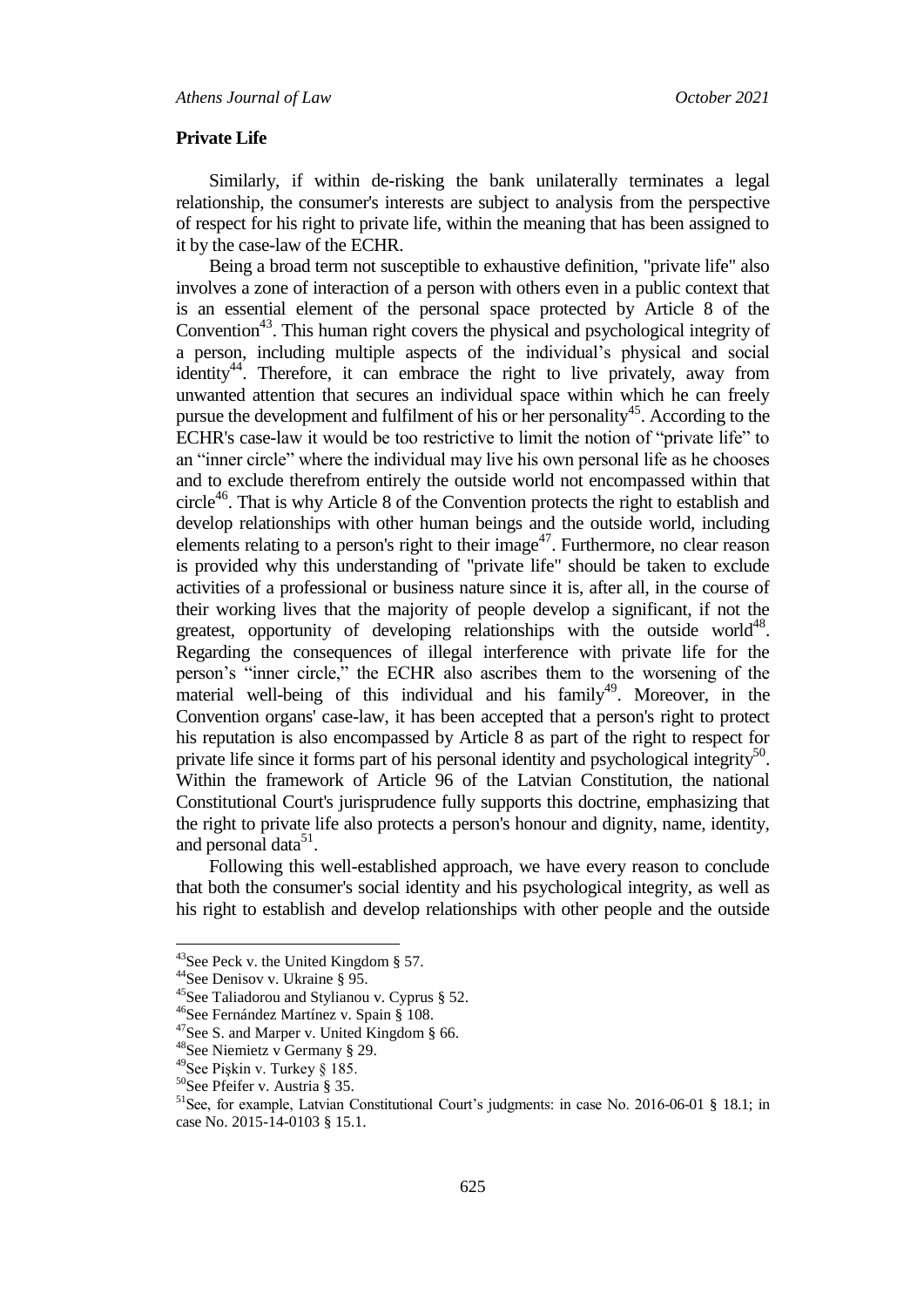world, may well become victims of unfairness when perfunctory application of legislative and contractual rules of unilateral closure of a payment account by a bank due to money laundering risks. It is also apparent that by treating a client as a possible or potential criminal, a bank infringes on his honor, dignity, and reputation. Likewise, by depriving the client of access to banking services, the provider damages his professional and business activities as well as his material well-being. Of course, the client's reputation also suffers when as a reason for withdrawing from contractual relations, a bank references so-called "adverse media $^{52}$  and other negative information regarding the client derived from open sources. Thus, all of the above is illegal interference with the private life of the consumer, which is prohibited by Article 8 of the Convention, Article 7 of the Charter and Article 96 of the Latvian Constitution.

Although the purpose of Article 8 of the ECHR is primarily to protect a person from arbitrary interference by state institutions, it not only obliges the state to abstain from any interference with the individual's private life (negative undertaking) but also demands affirmative action from the state to ensure respect for this human right (positive obligation)<sup>53</sup>. Among others, these obligations are to involve the adoption of measures designed to secure respect for private and family life and should include the requirement that the state establish a system for the effective protection of an individual"s right to privacy with implementation in cases of unlawful interferences falling within its scope<sup>54</sup>.

As inherent in an effective "respect" for private life, the positive obligations of any EU state may involve the adoption of measures designed both for the provision of a regulatory framework of adjudicatory and enforcement mechanisms protecting individuals' rights and the implementation, where appropriate, of specific individual measures<sup>55</sup>. At the same time, these obligations apply to adopting such measures, which are designed to secure respect for private life even when applied to relations of individuals between themselves<sup>56</sup>. Therein there must be had a fair balance that has to be struck between the relevant competing interests<sup>57</sup>, that, among other things, is the subject of this research.

Consequently, in each such case, the state authorities, including national courts, are obliged to ensure the implementation of specific measures of the judicial and law enforcement mechanism for adequate and effective protection of the inviolability and respect for the private life of the payment service consumer, since this is the state's positive obligation even when illegal interference with private life occurs in the sphere of relations between subjects of private law among themselves.

In the course of termination of a banking services relationship due to a higher risk of money laundering, the consumer's "private life" could be both the reason for the bank's actions (for example, the bank's use of the consumer's personal data,

1

<sup>&</sup>lt;sup>52</sup>For example, it has been prescribed by paragraph 31.3 of Regulations of the Financial and Capital Market Commission No.5 dated 12 January 2021.

<sup>53</sup>See Pişkin v.Turkey § 202.

<sup>&</sup>lt;sup>54</sup>See Taliadorou and Stylianou v. Cyprus § 49.

<sup>55</sup>See Tysiąc v. Poland § 110.

<sup>56</sup>See Parfentyev v. Russia § 33.

<sup>57</sup>Ibid.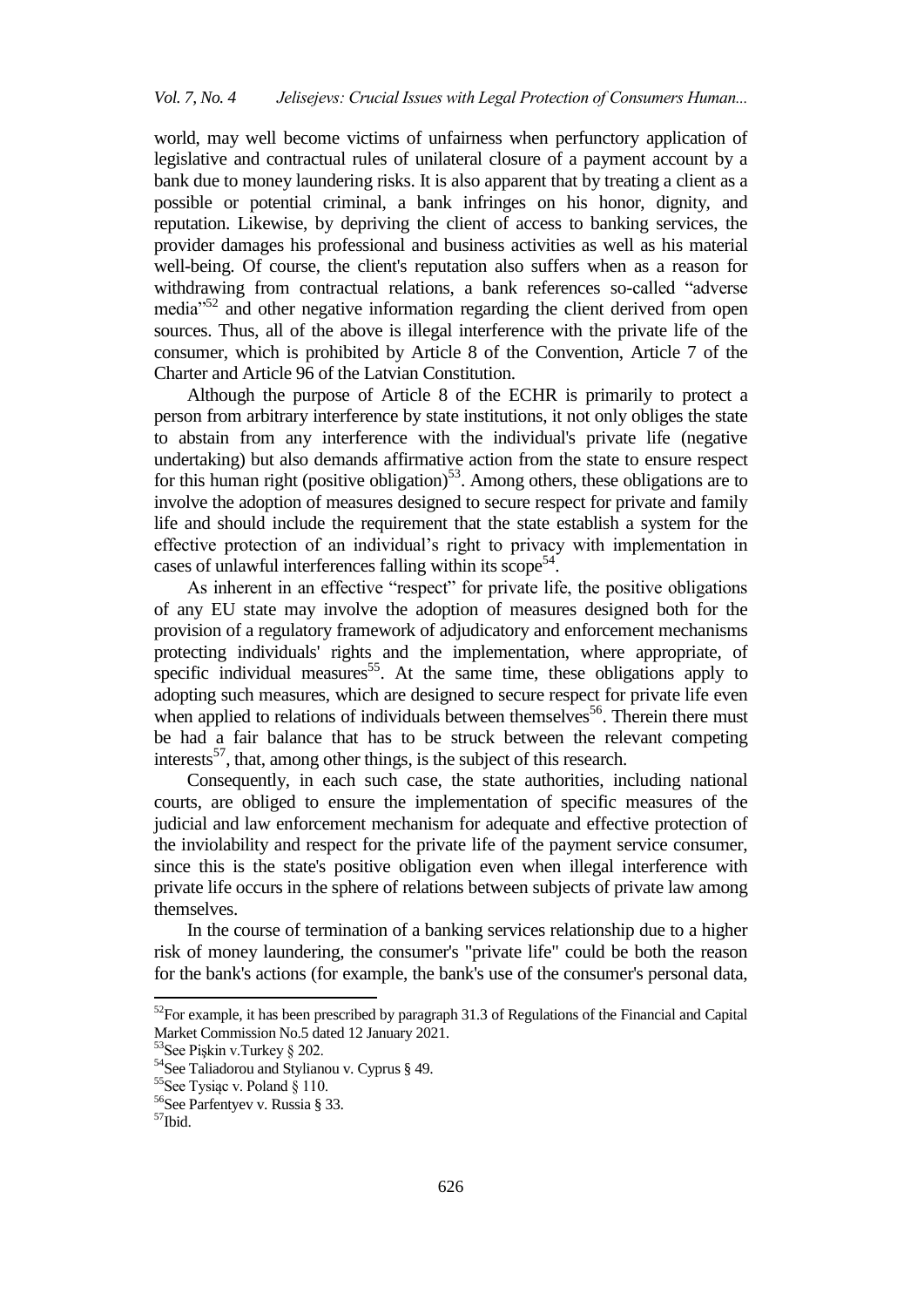including negative information) and their consequence, which causes harm to the consumer's rights (for example, depriving the consumer of access to financial services, including the payments system). That is why it seems fairly reasonable for this analysis to combine the ECHR case-law approaches<sup>58</sup>, one of which is based on the identification of the "private life" of a payment service consumer as the reason for the closure of his bank account (reason-based approach), and the second, which deduces the "private life" issue as the negative consequence of such closure (consequence-based approach).

In particular, when the bank bases the termination of business relations with a consumer on negative information concerning him (including "adverse media"), this means that the consumer's personal data<sup>59</sup>, i.e., one of the protected aspects of his private life<sup>60</sup>, serves as grounds for the bank's decision. Moreover, if, under such circumstances, the negative information used by the bank proves to be false, then the honor and dignity of the consumer are also threatened. Still, their inviolability is also an element of the consumer's private life as well. In this matter, the issue is further complicated by the fact that in order to protect public interests related to combating money laundering and terrorist financing, the data subject is not entitled to access the detrimental data collected by the bank about him (e.g., Article 52 (2) of the Latvian AML Law). This means that when his account is closed, the client has no way of refuting or disputing the served as the underlying reason for the bank to withdraw from the contractual relationship with him since this information is not communicated to him and, moreover, is hidden from him within the framework of the legal requirements. In this case, therefore, the bank's good faith is the only safeguard that doubtful and false information about the consumer will not be used to close the account, and, on the contrary, that the consumer will be given a chance to explain or refute the negative information collected by the bank about him.

On the other hand, the bank's unfair actions to unilaterally refuse to provide the consumer with payment service may lead to serious negative effects on the consumer's private life, including a pernicious impact on his "inner circle" (affecting his welfare), his ability "to establish and develop relationships with others," and a derogatory influence on his social and professional reputation<sup>61</sup>. It is obvious that limiting the consumer's access to the system of banking services, as well as depriving him of the opportunity to receive, send and keep non-cash money, can have an extremely negative influence on the personal life of the consumer and his family.

<sup>&</sup>lt;sup>58</sup>See Denisov v. Ukraine § 107; Fernández Martínez v. Spain §§ 110-112.

<sup>59</sup>Under Article 4 (1) of Regulation (EU) 2016/679 personal data means any information relating to an identified or identifiable natural person.

<sup>&</sup>lt;sup>60</sup>See, for example, Latvian Constitutional Court's judgments in case No. 2016-06-01 § 18.1; in case No. 2015-14-0103 § 15.1.

<sup>&</sup>lt;sup>61</sup>Herein we are using the ECHR approach, which similarly specifies serious negative effects on the individual's professional life that are covered with Article 8 of the Convention in so far as these violations have or may have a serious negative impact on the individual"s private life (see, for example, Denisov v. Ukraine, no. 76639/11, § 107).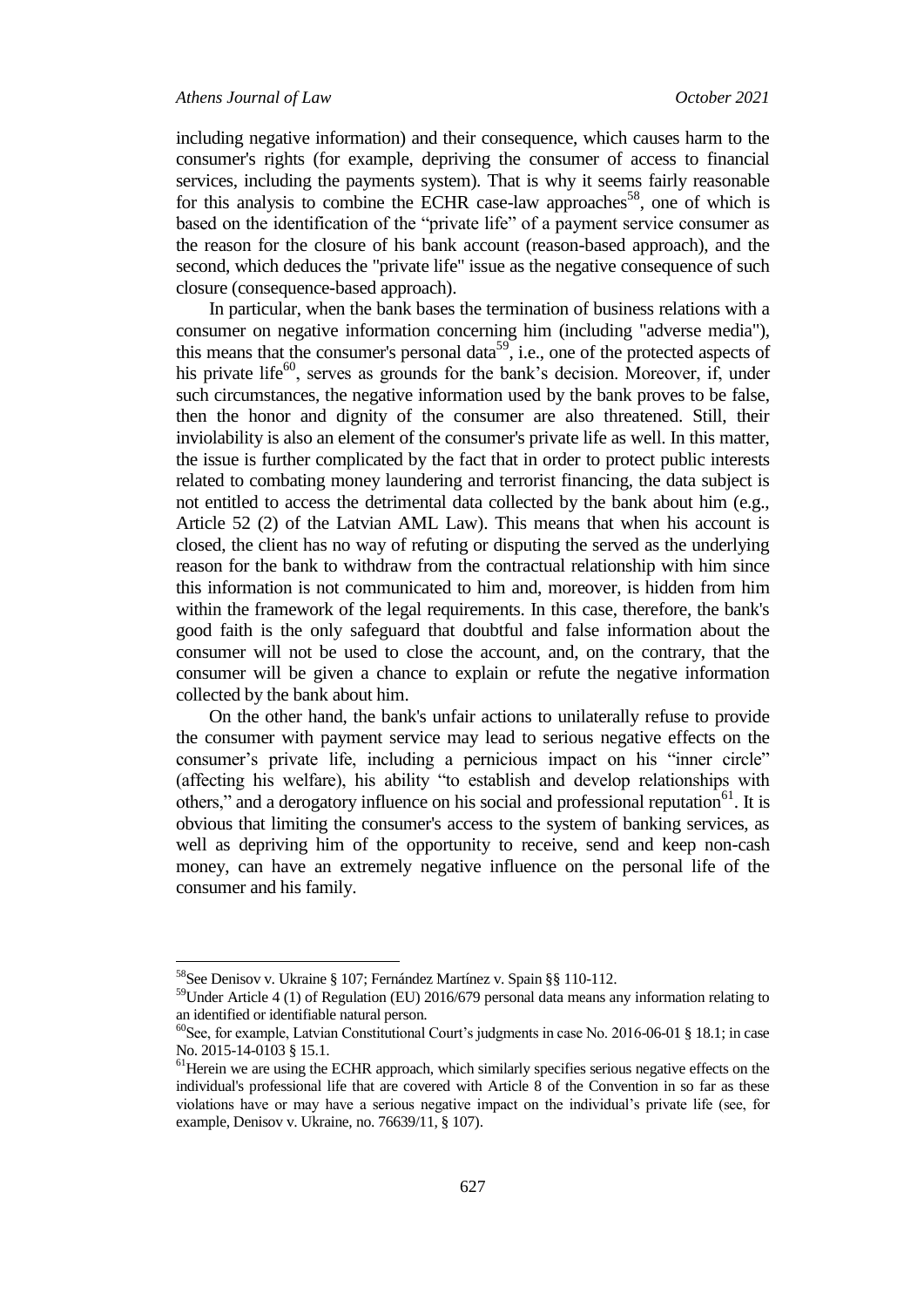Since non-cash money is incorporeal things or intangible property (*res incorporates*) <sup>62</sup>, namely, obligation rights (claims) of the client against the bank (records in the bank's accounting system regarding the deposit on the client's account), then possession, exercise, and disposal of them without the participation of the bank is impossible. The disposal of non-cash money (non-cash payments) is, in fact, the transfer of the obligation rights (claims) against the bank from the former creditor (payer) in favour of a new one (payee) that is, on the whole, governed by the civil law provisions regarding cession (assignment of rights) $63$  but not by rules of ownership<sup>64</sup>. Strictly speaking, non-cash money, like any other incorporeal thing, cannot per se be the subject of ownership, but the exercise of any client's rights in respect to them ultimately depends on the bank's positive actions in the form of payment services. Accordingly, in the absence of a contractual relationship with the bank, the client is unable to possess, use and dispose of non-cash money, which, in the context of the modern state policy to limit the circulation of cash and the current state of civil circulation, detrimentally affects the client's "private life" in a significant way. Among other things, as long as the unbanked person, due to de-risking policy, is deprived of any way from receiving and making non-cash payments within civil transactions, his participation in legal relations with other people is hugely complicated and may cause severe damage to his material welfare and reputation.

Regarding the restrictions (interference) of the consumer's human right to private life permitted by Article 8 (2) of the Convention and Article 96 of the Latvian Constitution (to prevent disorder or crime, to protect health, morals, or to protect the rights and freedoms of others), then, with reference to the above analysis of the legitimacy of aims and the proportionality of such restrictions for the presumption of innocence, we should note that such restrictions may be justified when conducting due diligence measures concerning the consumer and supervising his transactions in the normal course of business relations (e.g., as prescribed by Article 11-1 of the Latvian AML law), but only up to the point when such restrictions result in a unilateral withdrawal of the bank from above business relationships. If the latter is the case, both the legitimate aim of these restrictions and the reasonable necessity of the bank's intervention in the consumer's private life are not respected. Moreover, such behavior on the part of the bank destroys the balance between public interests and the consumer's human rights.

It is also clear that each case requires a dedicated analysis addressing the gravity of the negative effect of interference with privacy for every individual, with the specific circumstances taken into consideration. It is necessary to assess to what extent, due to the closure of a bank account, a person's opportunities in his private life scope decreased, whether psychological aftermath was significant for him, how his life quality and relations with other people deteriorated, how seriously the termination of business relations with the bank affected the consumer's material well-being, etc. The damage caused to the individual's interests and suffering is to

 $\ddot{\phantom{a}}$ 

 ${}^{62}$ See, for example, Article 841 (2) of Latvian Civil Law that received this concept from the Roman law.

 ${}^{63}$ Balodis (2007) at 111.

 $64$ Grūtups & Kalniņš (2002) at 20.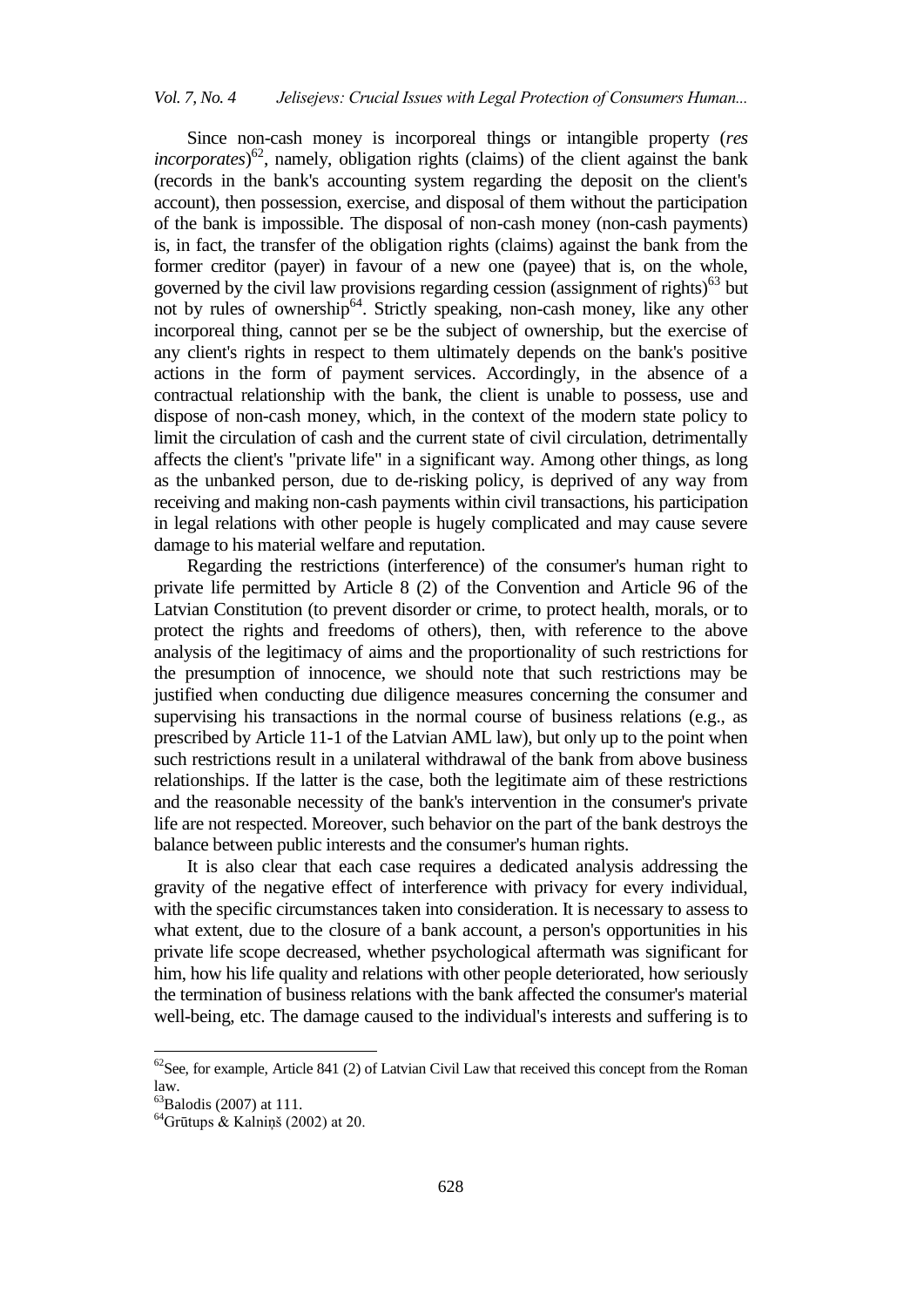be assessed by comparing his life before and after the break of contractual relations with the bank. At the same time, it is appropriate to consider the subjective perceptions of the consumer against the background of the objective circumstances existing in the particular case. This analysis would have to cover both the material and the non-material impact of the termination of the consumer's access to banking services, that should simultaneously have a causal connection with the impugned actions of the bank $65$ .

From apportionment of the evidential burdens between civil process parties (*ei incumbit probatio qui dicit, non qui negat* - proof lies on him who asserts, not on him who denies) $^{66}$ , it follows that it is the consumer who must establish convincingly that the threshold of severity with respect to damage for all the above-mentioned aspects of his private life was attained in his case. He has to present evidence substantiating the consequences of the bank's unfair actions, which will be only applicable where these consequences are extremely grave and affect his private life to a very significant degree<sup>67</sup>.

Overall, it is important to stress that the payment service consumer involved in a commission of a criminal offence or other such misconduct, and subsequently cut off by the bank, cannot rely on the foreseeable negative effects on "private life"<sup>68</sup> when appealing a unilateral termination of contractual relations. y. Consequently, even if the bank, when terminating the contract, has acted in violation of the good faith principle, it may protect itself from negative consequences and may legally refuse to restore contractual relations with a client by proving that the account closure came as a predictable consequence of the client's misconduct or any other inappropriate actions, which are directly or indirectly related to money laundering or financing of terrorism<sup>69</sup>.

<sup>&</sup>lt;sup>65</sup>This approach is based on criteria for assessing the severity or seriousness of alleged violations of Article 8 of the Convention in different regulatory contexts that the ECHR has established (see, for example, Denisov v. Ukraine, no. 76639/11, § 117).

<sup>&</sup>lt;sup>66</sup>See, for example, Līcis (2003) at 72.

<sup>67</sup>See, e.g., Denisov v. Ukraine § 116.

<sup>&</sup>lt;sup>68</sup>Following the case-law of the ECHR, it is necessary to indicate that Article 8 cannot be relied on in order to complain of a loss of reputation, which is the foreseeable consequence of one"s own actions such as, for example, the commission of a criminal offence (see, e.g., Sidabras and Džiautas v. Lithuania § 49). In the Court's view, other personal, social, psychological and economic suffering may also be foreseeable consequences of the commission of a criminal offence and can therefore not be used as a ground to complain that a criminal conviction in itself amounts to an interference with the right to respect for "private life" within the meaning of Article 8 of the Convention (see, for example, Gillberg v. Sweden § 68). This extended principle should cover not only criminal offences but also other misconduct entailing a measure of legal responsibility with foreseeable negative effects on "private life" (see, e.g., Pişkin v. Turkey § 178).

<sup>&</sup>lt;sup>69</sup>As one of the founders of the Latvian interwar period civil procedural law doctrine, Vladimirs Bukovskis pointed out that in claims arising from unallowed actions or negligence, "If the claimant has proved that the defendant has acted for evil purposes, the defendant may remedy the consequences of such evidence by demonstrating that the claimant has also acted for evil purposes" (Bukovskis (2015) at 775). We believe that this proof formula can reasonably be extended to the above issues when invoking the principle of good faith.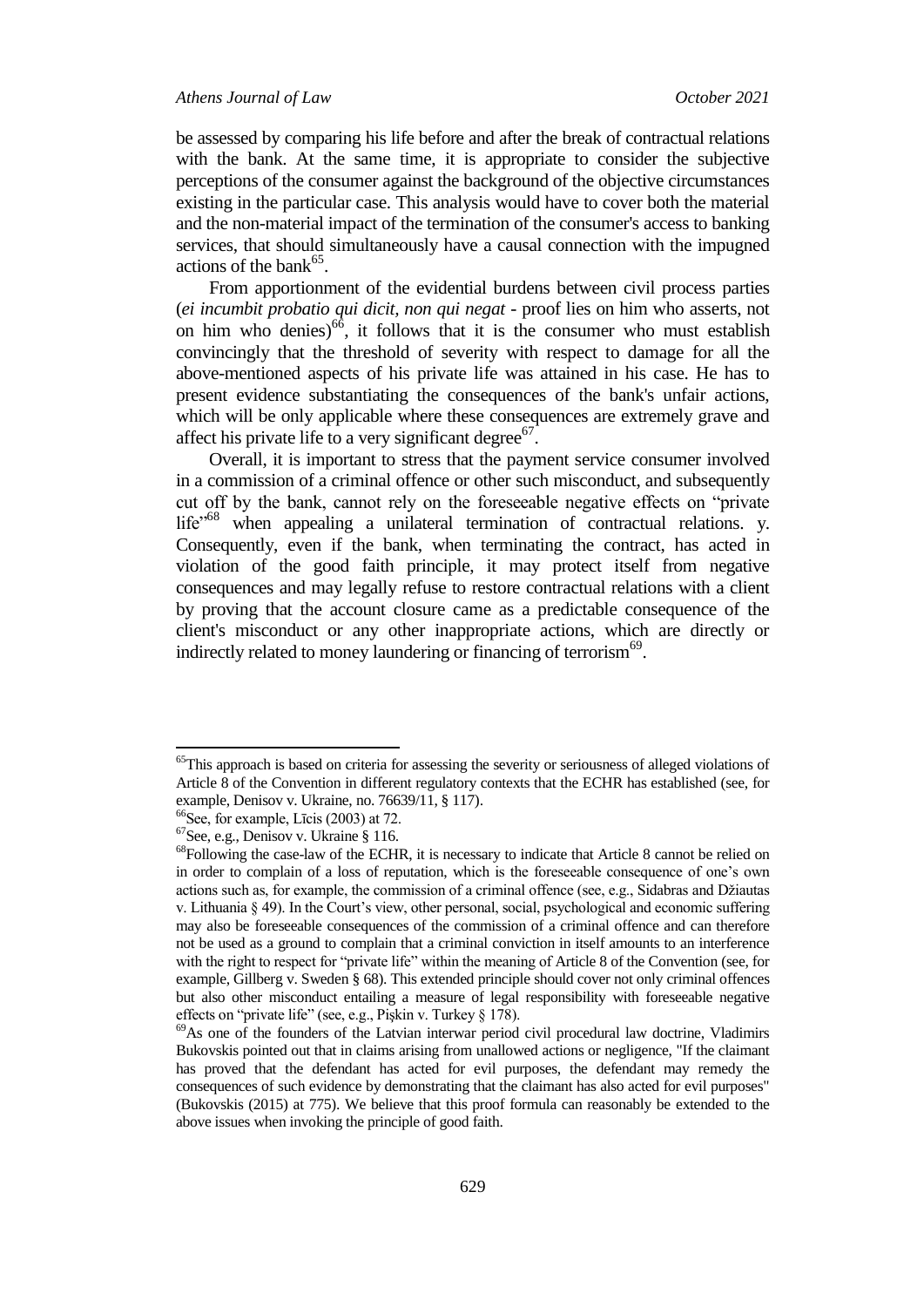## **Conclusions**

In summary, we can conclude that following the purpose of the law, public interests, the objective specifics of the contractual parties" legal status and the entire complex of legal regulation as well as in view of systemic and teleological interpretation of governing legal rules, in cases of unilateral closure of payment accounts by banks due to de-risking, the conflicting interests of consumers have priority in their legal protection. This precedence should survive until it is proven that the consumer acted unlawfully or was otherwise implicated in money laundering and terrorist financing.

Imposition on the consumers' fundamental rights may be considered justifiable to preclude money laundering for preventive purposes as long as the consumers' contractual relationship with the bank continues. But in the case of unilateral closure of payment account by a bank, only strict adherence to the good faith principle can guarantee that the bank's subjective right to withdraw from the agreement unilaterally is not used formally and unreasonably. Otherwise, the bank's abstract application of the terms of an "undiscussed" contract and the effect from the formal exercise of the bank's subjective rights may become absolutely unfair to the discarded consumer.

Therefore, taking into account the circumstances of each dispute, including the objective consequences of closing an account for the life of every specific consumer, the contractual terms and the bank's actions must be assessed for their compliance with the good faith requirements, which in turn should be recognised not only as permissible but also obligatory. When terminating contractual relations within de-risking, only close adherence to the good faith principle can guarantee that the bank's rights are not used by the bank formally and unreasonably, that is, against the regulating sense, meaning, and goals or contrary to the general idea of law.

#### **References**

- Apse, D. (2006). "Auxiliary Sources of Law and the Constitutional Court" in *Scientific Papers University of Latvia* 703:7-20 [in Latvian].
- Apse, D. (2012). "The influence of subsidiary sources of law on the quality of legal acts in the legislative process and the system of national governance" in *The collection of research papers in conjunction with the international scientific conference "The Quality of Legal Acts and its Importance in Contemporary Legal Space"*, pp.56-68. Riga: University of Latvia Press.
- Apsīts, H. (1938). "The New Civil Law" in *Prezidenta Ulmaņa Civillikums. Rakstu krājums*, p.85. Riga: Pagalms [in Latvian].
- Balodis, K. (2002). "The role of the principle of good faith in modern Latvian civil law" in *Likums un Tiesības*, Volume 4, Nr.9(37):279.-286 [also in *Jurista Vārds,* 3. Dec. 2002, Nr. 24 (257)] [in Latvian].
- Balodis, K. (2007). *Introduction to Civil Law.* Rīga: Zvaigzne ABC [in Latvian].
- Berent, B., Ehlers, H., Blaese, G., Schilling, C. & Th. Zimmermann (1938). *Lettlands Zivilgesetzbuch.* of 28 January 1937 in Einzeldarstellungen. Riga: Verlag A/G "Ernst Plates"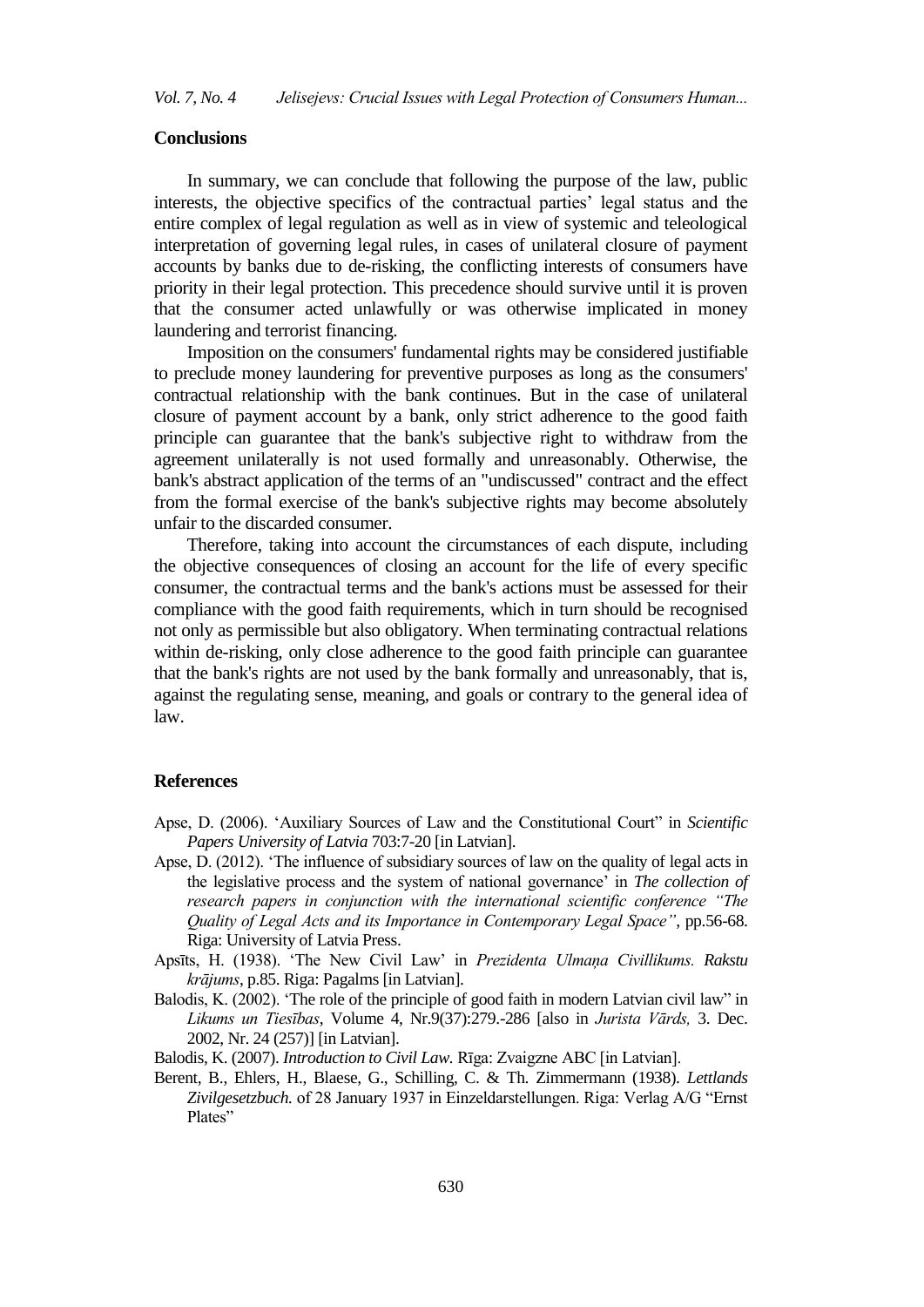- Brazowski, J. (2019). **'**Risks in the financial sector must be managed, not abandoned" (in Latvian) in TVNET / LETA, 07.10.2019
- Brox, H. & W. Walker (2010). *Allgemeiner Teil des BGB*. 34. München: Carl Heymanns Verlag.
- Brox, H. & W. Walker (2020). *Allgemeines Schuldrecht*. 44. Aufl. München: Verlag C.H. Beck.
- Bukovskis, V. (1933). *Textbook on Civil procedure*. Riga, reissued in 2015. [in Latvian}
- Durner, T. & L. Shetret (2015). *Undersbanding bank de-risking and its effects on financial inclusion*. An exploratory study, Global Center on Cooperative Security. https:// www-cdn.oxfam.org/s3fs-public/file\_attachments/rr-bank-de-risking-181115-en\_0. pdf
- Eckert, J. (2004). *Schuldrecht: Allgemeiner Teil* 4. Baden-Baden: Nomos.
- FATF (2014) clarifies risk-based approach: case-by-case, not wholesale de-risking. Paris, 23 October at www.fatf-gafi.org/documents/documents/rba-and-de-risking.html
- Grūtups, A. & E. Kalniņš (2002). *Comments on Civil Law, Part Three, Property Law, Property. 2nd* ed. Riga: Tiesu namu aģentūra [in Latvian].
- Hartkamp, A., Hesselink, M., Hondius, E. & E. Perron (2010). *Towards a European Civil Code*. 4th edition. Boston: Kluwer Law International.
- Iļjanova (Rezevska), D. (2005). *Meaning and application of general principles of law*. Riga: Ratio iuris [in Latvian].
- Jelisejevs, A. (2021). "Good Faith-Based Approach as a way to protect payment service consumers" rights when banks unilaterally terminate contractual relations" in *Collection of materials XXII International Scientific Conference of Turiba University*, pp. 59-67.
- Kariņš, K. (2020). "The Latvian financial sector must reorient to risk management, not just avoid risks" (in Latvian) in *Delfti Bizzness*, September 9.
- Kazāks, M. (2020). "There are more pros than cons of the FCMC merging with the Bank of Latvia" (in Latvian) in *Delfti Bizzness*, January 3.
- De Koker, L., Sindh, S. & J. Capal (2017). "Closure of bank accounts of remittance service providers: Global challenges and community perspectives in Australia' in *University of Queensland Law Journal* 36 (1):119-154.
- De Koker, L. (2011). "Aligning anti-money laundering, combating of financing of terror and financial inclusion: questions to consider when FATF standards are clarified" in *Journal of Financial Crime* 18(4): 361-386.
- Krons, M. (1937). "Article 1 of the Civil Law (Good faith as a lawful conduct criterion)" in *Tieslietu ministrijas Vēstnesis*. Gulbja grāmatu izdevniecība, pp.270-301. Nr.2 Riga [in Latvian].
- Kull, I. (2004). "European and Estonian Law of Obligations Transposition of Law or Mutual Influence?" in *Juridica International* IX:32-44//2004. University of Tartu.
- Larenz, K. (1987). *Lehrbuch des Schuldrechts Band I Allgemeiner Teil*. 14.th ed. München: Verlag C.H. Beck.
- Larenz, K. & M. Wolf (2016). *Allgemeiner Teil des Bürgerlichen Rechts*. 11th ed. München: Verlag Beck C. H.
- Līcis, A. (2003). *Claims in legal proceedings and evidence.* Riga: Tiesu namu aģentūra [in Latvian].
- McKendry, I. (2014). Banks Face No-Win Scenario on AML 'De-Risking'. In: American Banker, 17 November.
- Neimanis, J. (2004). *Introduction to Law.* Riga [in Latvian].
- Rezevska, D. (2015). *Meaning and application of general principles of law. 2nd edition, revised and expanded.* Riga: Daiga Rezevska [in Latvian].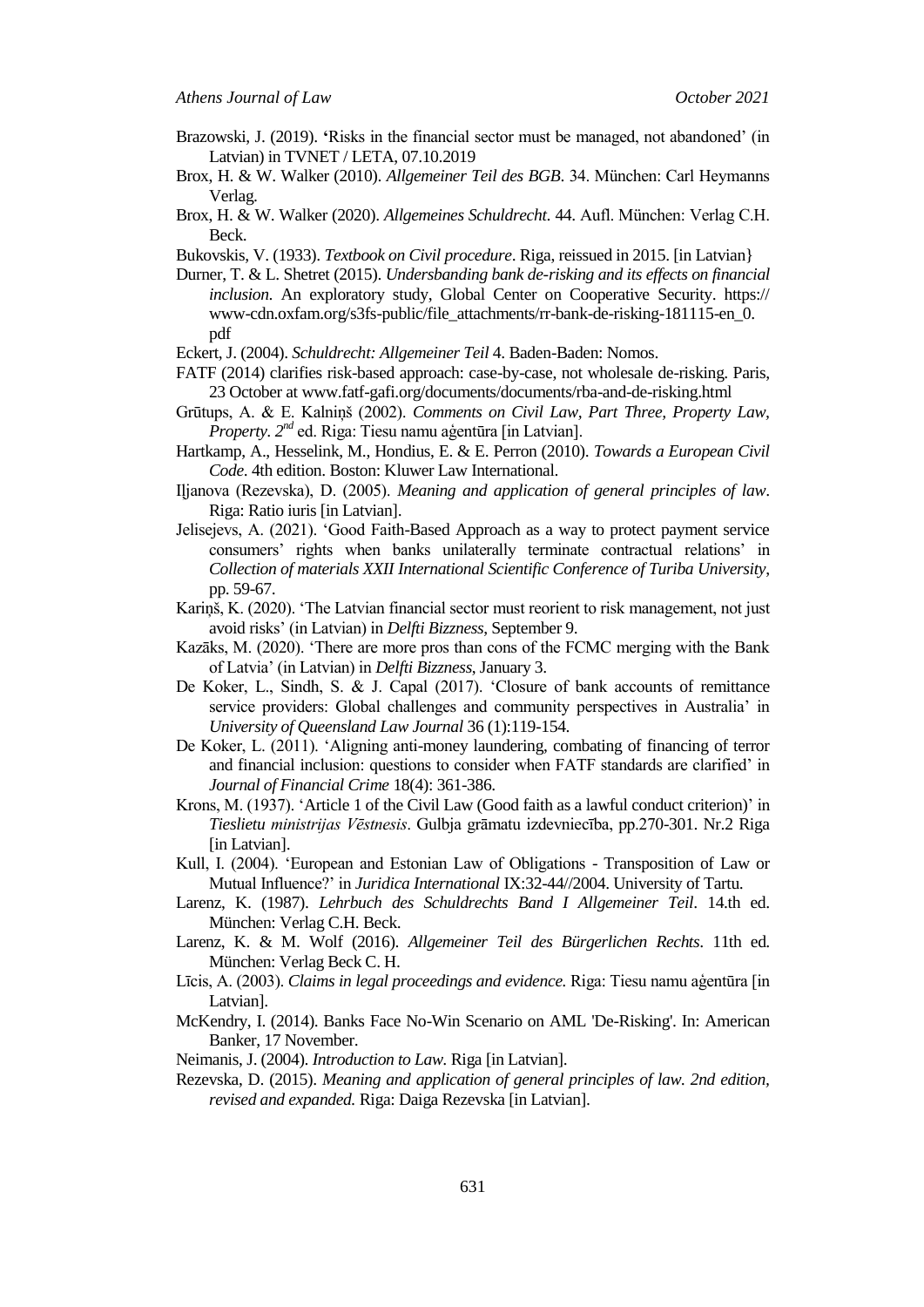- Roth, G. (2015). Münchener *Kommentar zum Bürgerlichen Gesetzbuch Bd. 2, Schuldrecht Allgemeiner Teil.* München.
- Schulze, R. (2017). In: *Bürgerliches Gesetzbuch, Handkommentar*. 9th ed. Baden-Baden.
- Slicāne, E. (2007). "The principle of good faith and its application in Latvian civil law" in *Jurista Vārds* 6(459) [in Latvian].

Schmidt, R. (2019). *BGB Allgemeiner Teil*. 18th ed. Schmidt, Dr. Rolf Verlag.

- Szubin, A. (2016). Remarks by Acting Under Secretary Adam Szubin [USA] at the ABA/ ABA Money Laundering Enforcement Conference. Washington, 14.11.2016. https:// www.treasury.gov/press-center/press-releases/Pages/jl0608.aspx
- Vītoliņa, B. (2015). *Basics of consumer protection.* Riga: Apgāds Zvaigzne ABC [in Latvian].
- Wilkins, R. (2014). 'The danger of driving both illicit markets and financial exclusion' at http://www.fatf-gafi.org/topics/fatfgeneral/documents/danger-illicit-marketsfinancial-exclusion.html

# **Cases**

*European Court of Justice*

- Elisa María Mostaza Claro v. Centro Móvil Milenium SL, C-168/05, ECLI:EU:C:2006: 675, 26 October 2006.
- Océano Grupo Editorial SA v. Rocío Murciano Quintero (C-240/98) and Salvat Editores SA v. José M. Sánchez Alcón Prades (C-241/98), José Luis Copano Badillo (C-242/ 98), Mohammed Berroane (C-243/98), Emilio Viñas Feliu (C-244/98), ECLI:EU: C:2000:346, 27 June 2000.
- Pannon GSM Zrt. v. Erzsébet Sustikné Győrfi, C‑243/08, ECLI:EU:C:2009:350, 4 June 2009.

#### *European Court of Human Rights (ECHR)*

Denisov v. Ukraine, no. 76639/11, ECHR 25 September 2018

- Fernández Martínez v. Spain, no. 56030/07, ECHR 12 June 2014
- Gillberg v. Sweden, no.41723/06, ECHR 3 April 2012

Niemietz v. Germany, no. 13710/88, A/251-B, ECHR 16 December 1992

Parfentyev v. Russia, no. 44376/09, ECHR 3 November 2020

Peck v. the United Kingdom, no. 44647/98, ECHR 28 April 2003

Pfeifer v. Austria, no. 12556/03, ECHR 15 November 2007

Pişkin v. Turkey, no. 33399/18, ECHR 15 December 2020

S. and Marper v. United Kingdom, no. 30562/04 and no. 30566/04, ECHR 4 December 2008

Sidabras and Džiautas v. Lithuania, no. 55480/00 and no. 59330/00, ECHR 27 June 2004

Taliadorou and Stylianou v. Cyprus, no. 39627/05 and no. 39631/05, ECHR 16 October 2008

Tysiąc v. Poland, no. 5410/03, ECHR 20 March 2007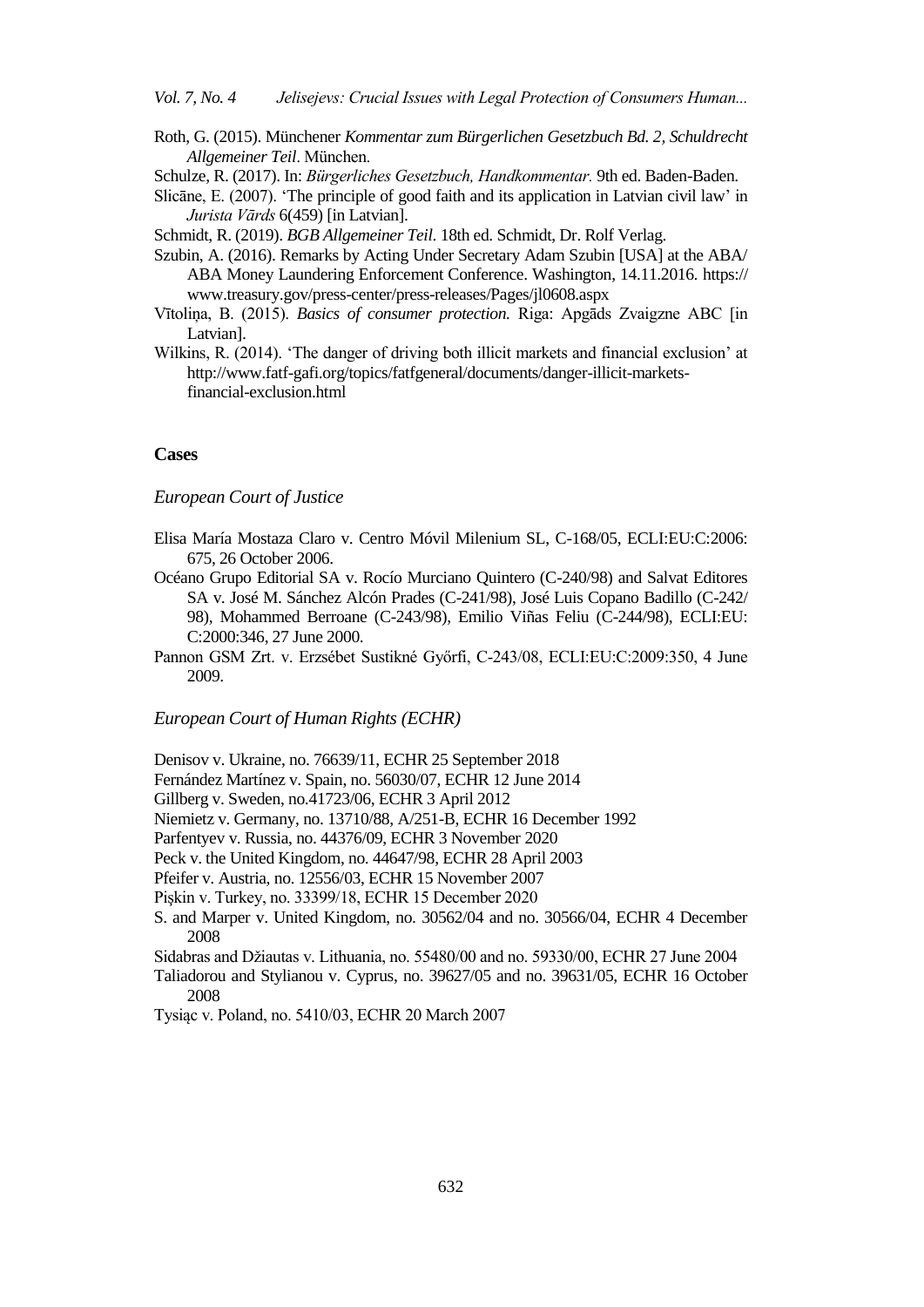# *Constitutional Court of the Republic of Latvia*

- Judgment of 23 February 2006 in case No. 2005-22-01. Latvijas Vēstnesis, 28.02.2006., Nr. 34.
- Judgment of 16 December 2008 in case No. 2008-09-0106. In: Latvijas Vēstnesis, 18.12.2008., Nr. 197.
- Judgment of 28 May 2009 in case No. 2008-47-01. Latvijas Vēstnesis, 02.06.2009., Nr. 85.
- Judgment of 27 December 2010 in case No. 2010-38-01. In: Latvijas Vēstnesis, 30.12.2010, Nr 206.
- Judgment of 28 March 2013 in case No. 2012-15-01. Latvijas Vēstnesis, 02.04.2013., Nr. 63.
- Judgment of 12 May 2016 in case No.2015-14-0103. Latvijas Vēstnesis, 13.05.2016., Nr. 92.
- Judgment of 15 November 2016 in case No.2015-25-01. Latvijas Vēstnesis, 16.11.2016., Nr. 224.
- Judgment of 10 February 2017 in case No. 2016-06-01. Latvijas Vēstnesis, 13.02.2017., Nr. 33.

#### *Department for Administrative Cases of the Supreme Court Senate*

Judgment of 7 March 2006 in case No. SKC-59.

#### *Department for Civil Cases of the Supreme Court Senate*

- Judgment of 9 February 2005 in case No. SKC-75. https://at.gov.lv/downloadlawfile/3533
- Judgment of 4 October 2006 in case No. SKC-540. https://www.at.gov.lv/downloadlawfi le/3475
- Judgment of 30 June 2017 in case No. C33439211, SKC-154/2017. https://at.gov.lv/down loadlawfile/5210
- Judgment of 27 October 2017 in case No. C09020614, SKC-363/2017, ECLI:LV:AT: 2017: 1027.C09020614.1.S.
- Judgment of 18 December 2018 in case No. C73346818, SKC-1782/2018, ECLI:LV: T: 2018: 1218.C73346818.10.S.
- Judgment of 17 December 2019 in case No. C04169414, SKC-259/2019, ECLI:LV:AT: 2019: 1217.C04169414.5.S.
- Judgment of 12 March 2020 in case No. C68278418, SKC-189/2020, ECLI:LV:AT:2020: 0312.C68278418.8.S.
- Judgment of 16 December 2020 in case No. C30501917, SKC-231/2020, ECLI:LV:AT: 2020:1216.C30501917.11.S.